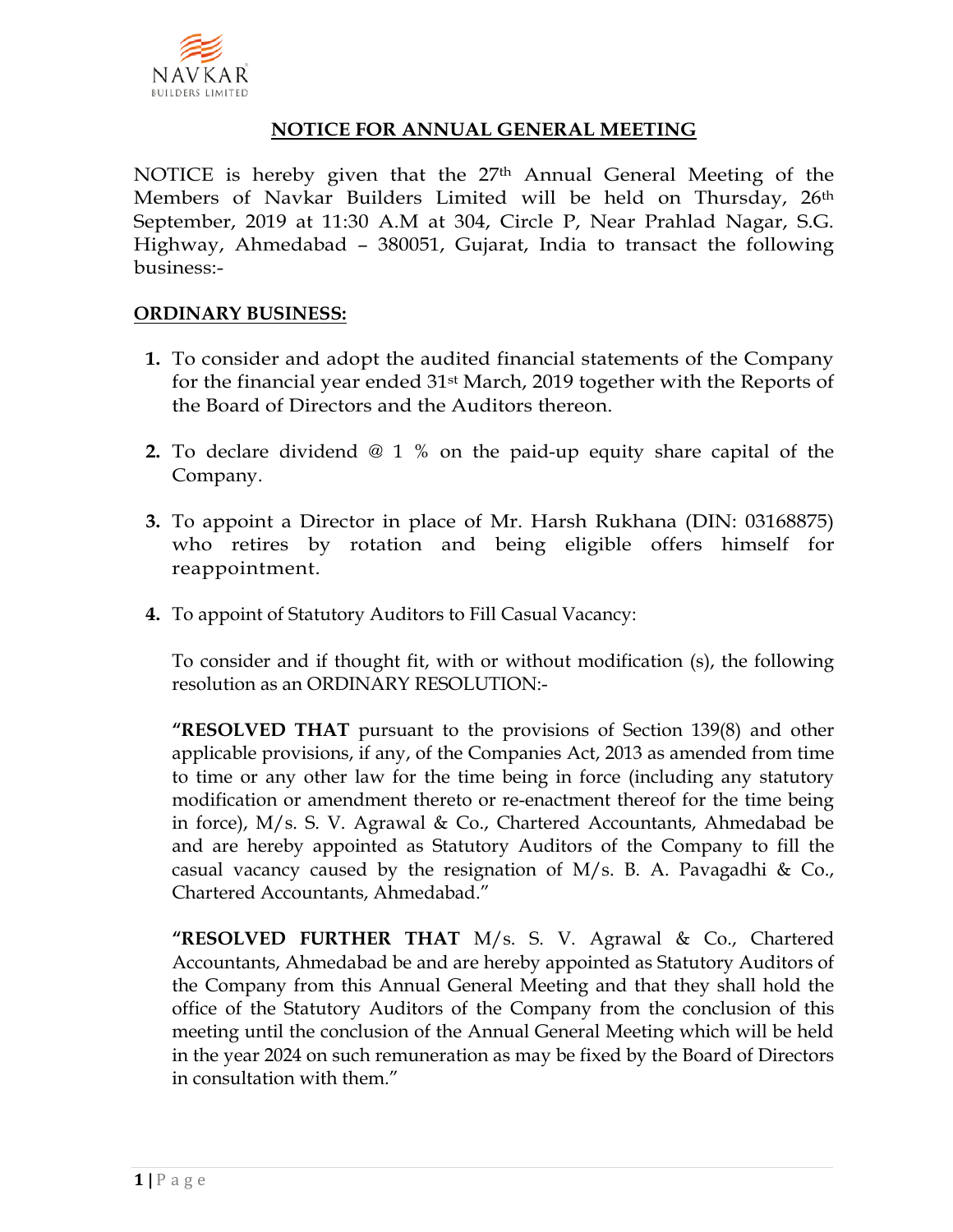

#### **SPECIAL BUSINESS:**

## **5. To Regularize the Appointment of Mr. Sarjeevan Singh (DIN: 08258683) as a Non-Executive Independent Director of the Company:**

To consider and if thought fit, with or without modification(s), the following resolution as Special Resolution:

**"RESOLVED THAT** pursuant to the provisions of Sections 149, 150, 152 read with Schedule IV and other applicable provisions, if any, of the Companies Act, 2013 and the Companies (Appointment and Qualification of Directors) Rules, 2014 (including any statutory modification(s) or re-enactment thereof, for the time being in force), and pursuant to the applicable provisions of SEBI (Listing Obligations and Disclosure Requirements) Regulations, 2015, including any modification or amendment thereof, Mr. Sarjeevan Singh (DIN: 08258683), who was appointed as an Additional Independent Director of the Company with effect from 14th November, 2018 under Section 161 of the Act, be and is hereby appointed as an Independent Director of the Company, not liable to retire by rotation, to hold office for a term of 5 (five) consecutive years upto the conclusion AGM which will be held in the year 2024."

**"RESOLVED FURTHER THAT** any Director of the company be and is hereby authorised to file the necessary form and make necessary entries in the Statutory register and do all other acts, deeds and things as may be necessary or desirable to give effect to this resolution."

## **6. To Regularize the Appointment of Mr. Nileshkumar Patel (DIN: 08316887) as a Non-Executive Independent Director of the Company:**

To consider and if thought fit, with or without modification(s), the following resolution as Special Resolution:

**"RESOLVED THAT** pursuant to the provisions of Sections 149, 150, 152 read with Schedule IV and other applicable provisions, if any, of the Companies Act, 2013 and the Companies (Appointment and Qualification of Directors) Rules, 2014 (including any statutory modification(s) or re-enactment thereof, for the time being in force), and pursuant to the applicable provisions of SEBI (Listing Obligations and Disclosure Requirements) Regulations, 2015, including any modification or amendment thereof, Mr. Nileshkumar Patel (DIN: 08316887), who was appointed as an Additional Independent Director of the Company with effect from 14<sup>th</sup> February, 2019 under Section 161 of the Act, be and is hereby appointed as an Independent Director of the Company, not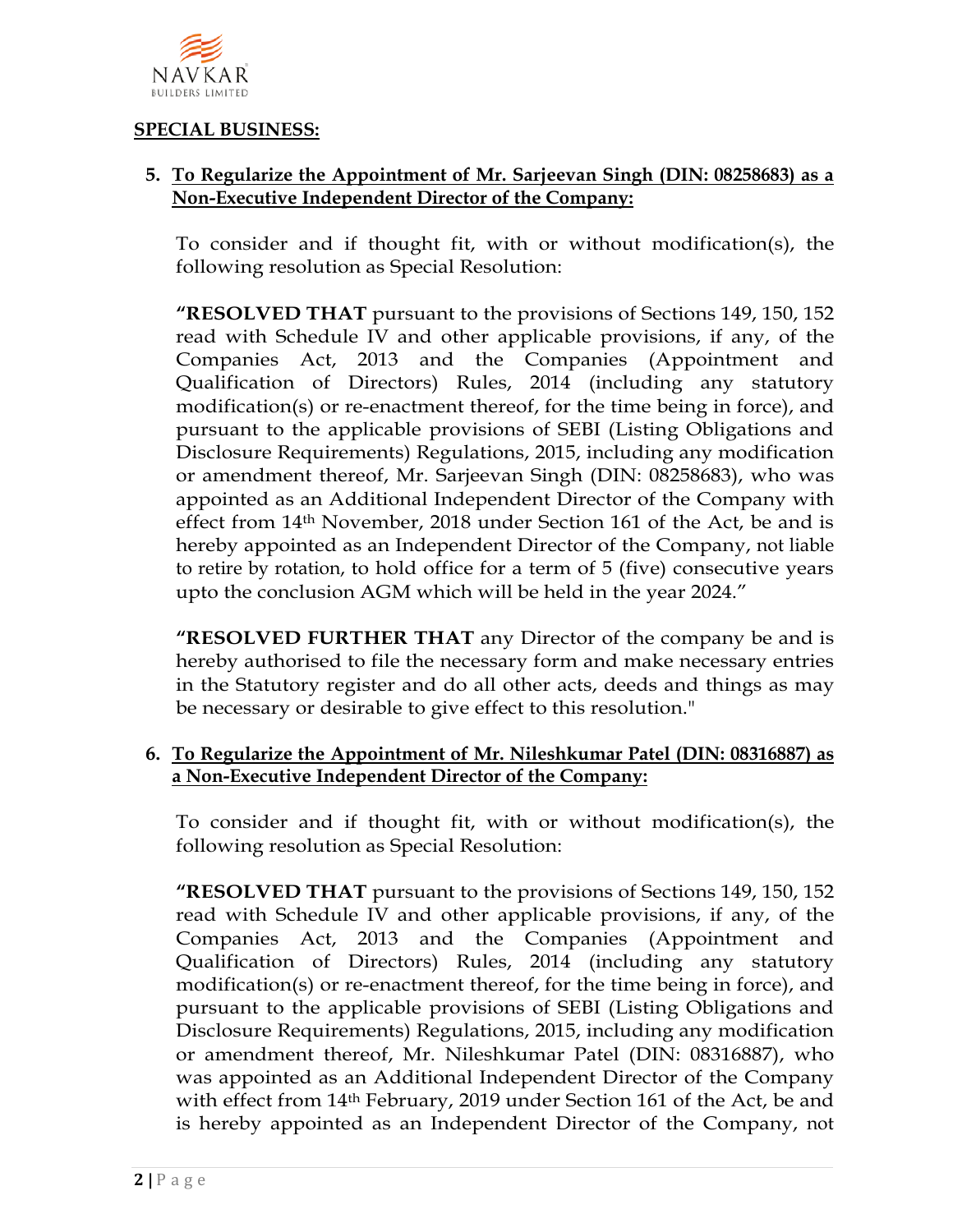

liable to retire by rotation, to hold office for a term of 5 (five) consecutive years upto the conclusion AGM which will be held in the year 2024."

**"RESOLVED FURTHER THAT** any Director of the company be and is hereby authorised to file the necessary form and make necessary entries in the Statutory register and do all other acts, deeds and things as may be necessary or desirable to give effect to this resolution."

### **7. To Regularize the Appointment of Ms. Bhoomi Shah (DIN: 08525163) as a Non-Executive Independent Director of the Company:**

To consider and if thought fit, with or without modification(s), the following resolution as Special Resolution:

**"RESOLVED THAT** pursuant to the provisions of Sections 149, 150, 152 read with Schedule IV and other applicable provisions, if any, of the Companies Act, 2013 and the Companies (Appointment and Qualification of Directors) Rules, 2014 (including any statutory modification(s) or re-enactment thereof, for the time being in force), and pursuant to the applicable provisions of SEBI (Listing Obligations and Disclosure Requirements) Regulations, 2015, including any modification or amendment thereof, Ms. Bhoomi Shah (DIN: 08525163), who was appointed as an Additional Independent Director of the Company with effect from  $03<sup>rd</sup>$  August, 2019 under Section 161 of the Act, be and is hereby appointed as an Independent Director of the Company, not liable to retire by rotation, to hold office for a term of 5 (five) consecutive years upto the conclusion AGM which will be held in the year 2024."

**"RESOLVED FURTHER THAT** any Director of the company be and is hereby authorised to file the necessary form and make necessary entries in the Statutory register and do all other acts, deeds and things as may be necessary or desirable to give effect to this resolution."

### **By Order of the Board of Directors For Navkar Builders Limited**

**Place :Ahmedabad Date : 21/08/2019**

> **Sd/- Dakshesh Shah Managing Director DIN: 00561666**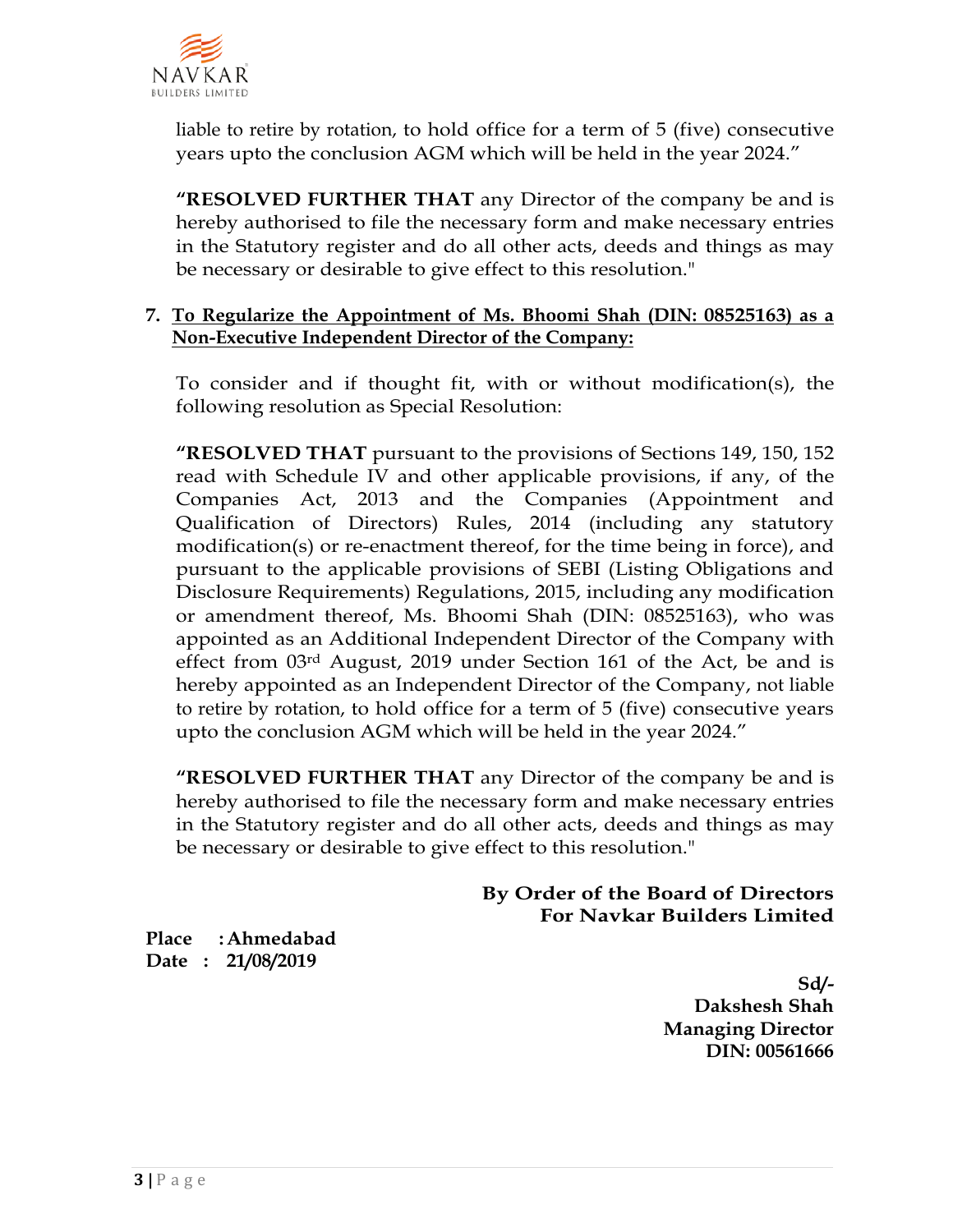

# **NOTES:**

- **1. A Statement pursuant to Section 102(1) of the Companies Act, 2013 ("the Act"), relating to the Special Business to be transacted at the Annual General Meeting ("Meeting") is annexed hereto.**
- **2. A MEMBER ENTITLED TO ATTEND AND VOTE IS ENTITLED TO APPOINT A PROXY TO ATTEND AND VOTE ON HIS / HER BEHALF AND THE PROXY NEED NOT BE A MEMBER OF THE COMPANY.**

Pursuant to the provisions of Section 105 of the Companies Act, 2013, a person can act as a proxy on behalf of not more than fifty members and holding in aggregate not more than ten percent of the total Share Capital of the Company. Members holding more than ten percent of the total Share Capital of the Company may appoint a single person as proxy, who shall not act as a proxy for any other Member. The instrument of Proxy, in order to be effective, should be deposited at the Registered Office of the Company, duly completed and signed, not later than 48 hours before the commencement of the meeting. A Proxy Form is annexed to this Report. Proxies submitted on behalf of limited companies, societies, etc., must be supported by an appropriate resolution / authority, as applicable.

- **3.** The Register of Members and Share Transfer Books of the Company will remain closed from 20<sup>th</sup> September, 2019 to 26<sup>th</sup> September, 2019 (both days inclusive). The book closure dates have been fixed in consultation with the Stock Exchanges.
- **4.** Relevant documents referred to in the Notice are open for inspection by the members at the Registered Office of the Company on all working days (except Saturdays, Sundays and Public Holidays) during business hours up to the date of the Meeting. The aforesaid documents will be also available for inspection by members at the Meeting.
- **5.** The dividend on equity shares, if declared at the Meeting, will be credited / dispatched within a week within 30 (thirty) days from the conclusion of the Meeting to those members whose names appear on the Company's Register of Members on the Record Date fixed for the purpose; in respect of the shares held in dematerialized mode, the dividend will be paid to members whose names are furnished by National Securities Depository Limited and Central Depository Services (India) Limited as beneficial owners as on that date.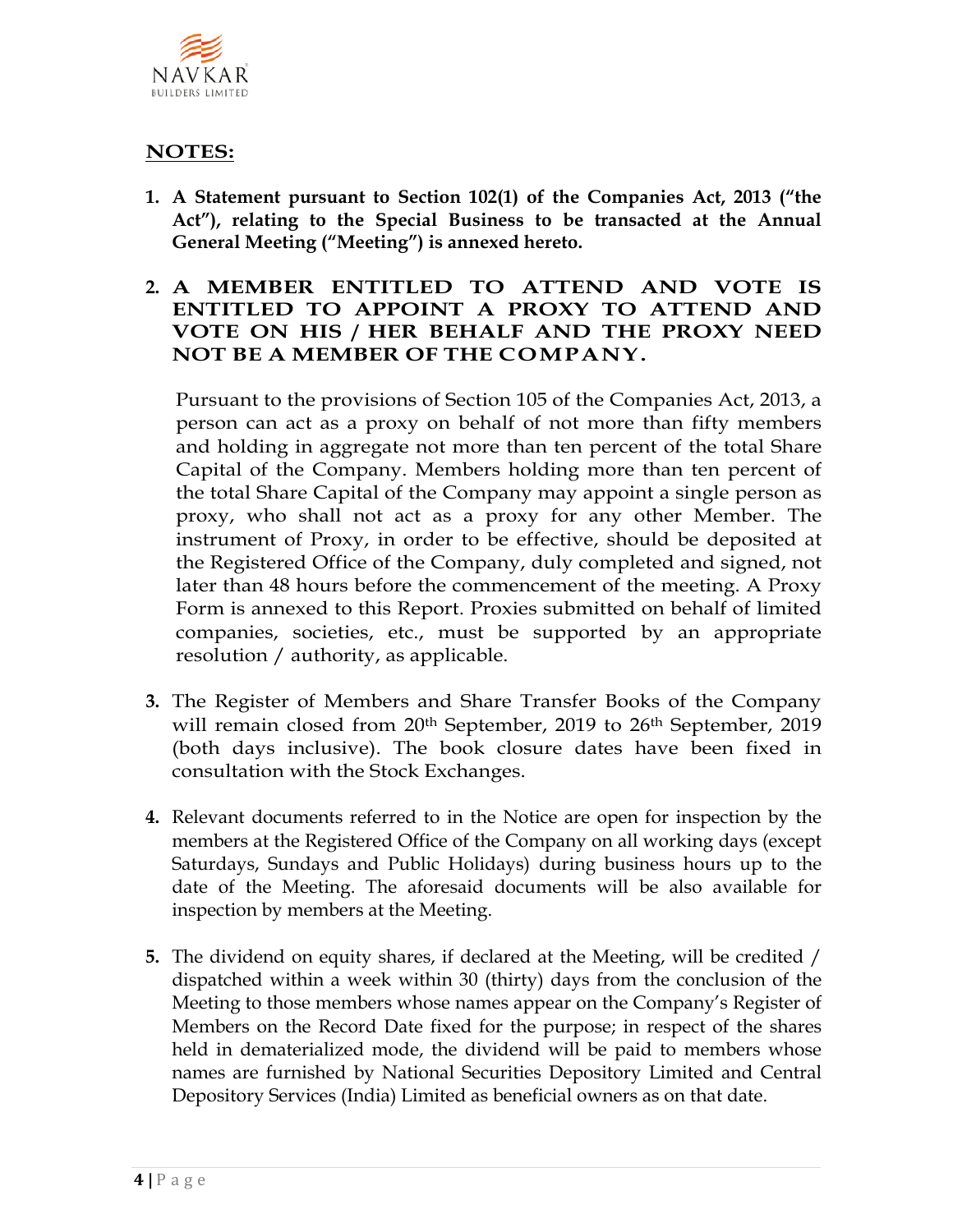

- **6.** Pursuant to Section 101 and Section 136 of the Companies Act, 2013 read with relevant Rules made there under, Companies can serve Annual Reports and other communications through electronic mode to those Members who have registered their e-mail address either with the Company or with the Depository. Members holding shares in demat form are requested to register their e-mail address with their Depository Participant(s) only. Members of the Company, who have registered their e-mail address, are entitled to receive such communication in physical form upon request.
- **7.** Securities and Exchange Board of India ("SEBI") has mandated that securities of listed companies can be transferred only in dematerialised form w.e.f. April 1, 2019. Accordingly, the Company/ MCS Share Transfer Agent Limited has stopped accepting any fresh lodgment of transfer of shares in physical form. Members holding shares in physical form are advised to avail of the facility of dematerialisation.
- **8.** The Notice of AGM, Annual Report and Attendance Slip are being sent in electronic mode to Members whose e-mail IDs are registered with the Company or the Depository Participant(s) unless the Members have registered their request for a hard copy of the same. Physical copy of the Notice of AGM, Annual Report and Attendance Slip are being sent to those Members who have not registered their e- mail IDs with the Company or Depository Participant(s). Members who have received the Notice of AGM, Annual Report and Attendance Slip in electronic mode are requested to print the Attendance Slip and submit a duly filled in Attendance Slip at the registration counter to attend the AGM.
- **9.** Voting through Electronic means:

Pursuant to Section 108 of the Companies Act, 2013, read with the Rule 20 and Rule 21 of Companies (Management and Administration) Rules, 2014 in pursuance with the directions issued by SEBI vide Circular No.  $CIR/CFD/DIL/6/2012$  dated 13<sup>th</sup> July, 2014, the Company is pleased to provide the facility to Members to exercise their right at the Annual General Meeting (AGM) by electronic means and the business may be transacted through e-voting services provided by Central Depository Services Limited (CDSL)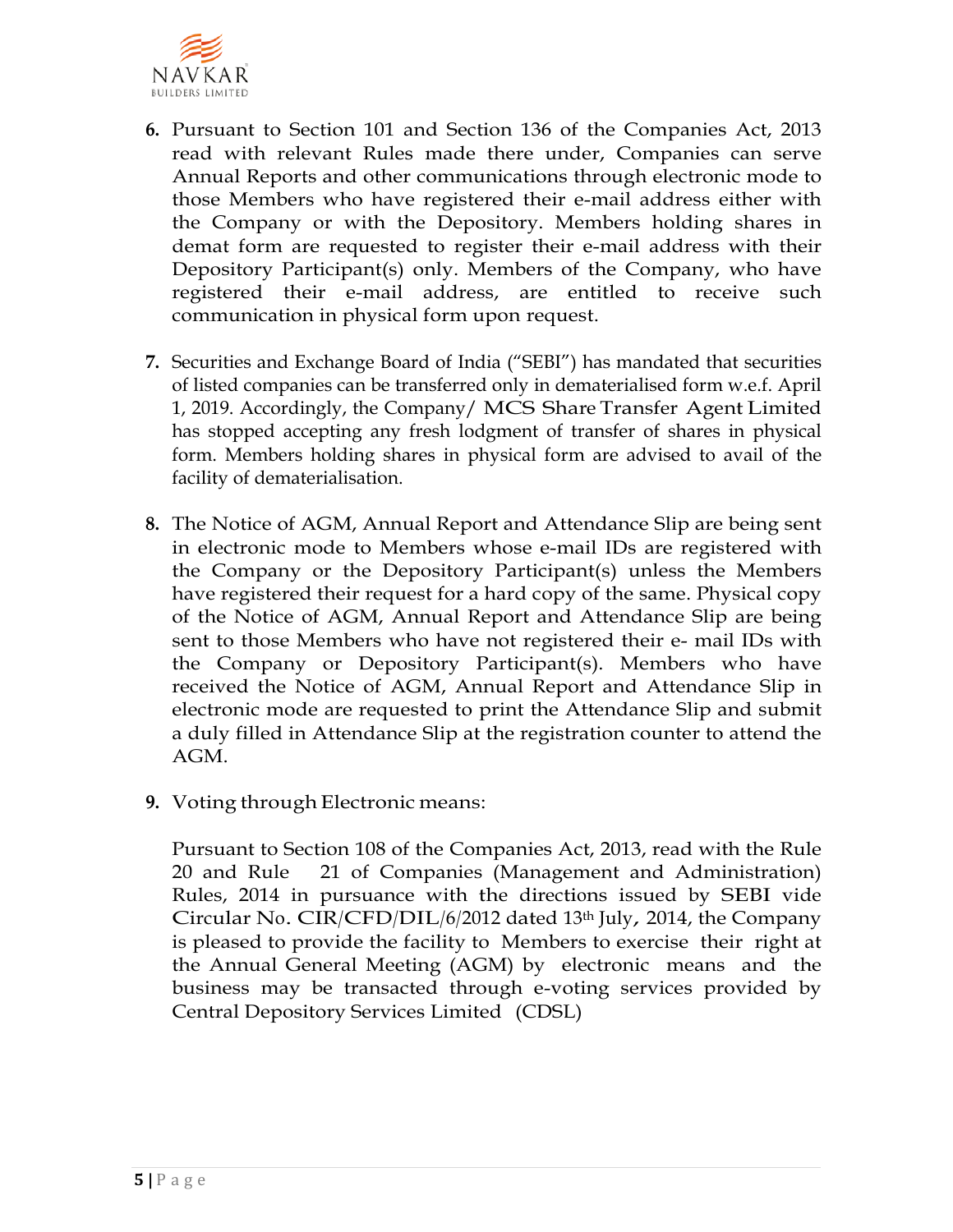

## **A. The instructions for members for voting electronically are as under:-**

- (i) The voting period begins on 23rd September, 2019 at 11:00 A.M. and ends on 25th September, 2019 at 05:00 P.M. During this period shareholders of the Company, holding shares either in physical form or in dematerialized form, as on the cut-off date (record date) of 19th September, 2019 may cast their vote electronically. The e-voting module shall be disabled by CDSL for voting thereafter.
- (ii) The shareholders should log on to the e-voting website [www.evotingindia.com.](http://www.evotingindia.com/)
- (iii) Click on Shareholders.
- (iv) Now Enter your User ID
	- a. For CDSL: 16 digits beneficiary ID,
	- b. For NSDL: 8 Character DP ID followed by 8 Digits Client ID,
	- c. Members holding shares in Physical Form should enter Folio Number registered with the Company.
- (v) Next enter the Image Verification as displayed and Click on Login.
- (vi) If you are holding shares in demat form and had logged on to [www.evotingindia.com](http://www.evotingindia.com/) and voted on an earlier voting of any company, then your existing password is to be used.
- (vii) If you are a first time user follow the steps given below:

|                | For Members holding shares in Demat Form and Physical Form                                                                                                                                                         |  |
|----------------|--------------------------------------------------------------------------------------------------------------------------------------------------------------------------------------------------------------------|--|
| PAN            | Enter your 10 digit alpha-numeric PAN issued by Income Tax<br>Department (Applicable for both demat shareholders as well as<br>physical shareholders)                                                              |  |
|                | • Members who have not updated their PAN with the<br>Company/Depository Participant are requested to use the<br>sequence number which is printed on Postal Ballot /<br>Attendance Slip indicated in the PAN field. |  |
| Dividend       | Enter the Dividend Bank Details or Date of Birth (in dd/mm/yyyy                                                                                                                                                    |  |
| Bank           | format) as recorded in your demat account or in the company                                                                                                                                                        |  |
| Details        | records in order to login.                                                                                                                                                                                         |  |
| <b>OR</b> Date | • If both the details are not recorded with the depository or                                                                                                                                                      |  |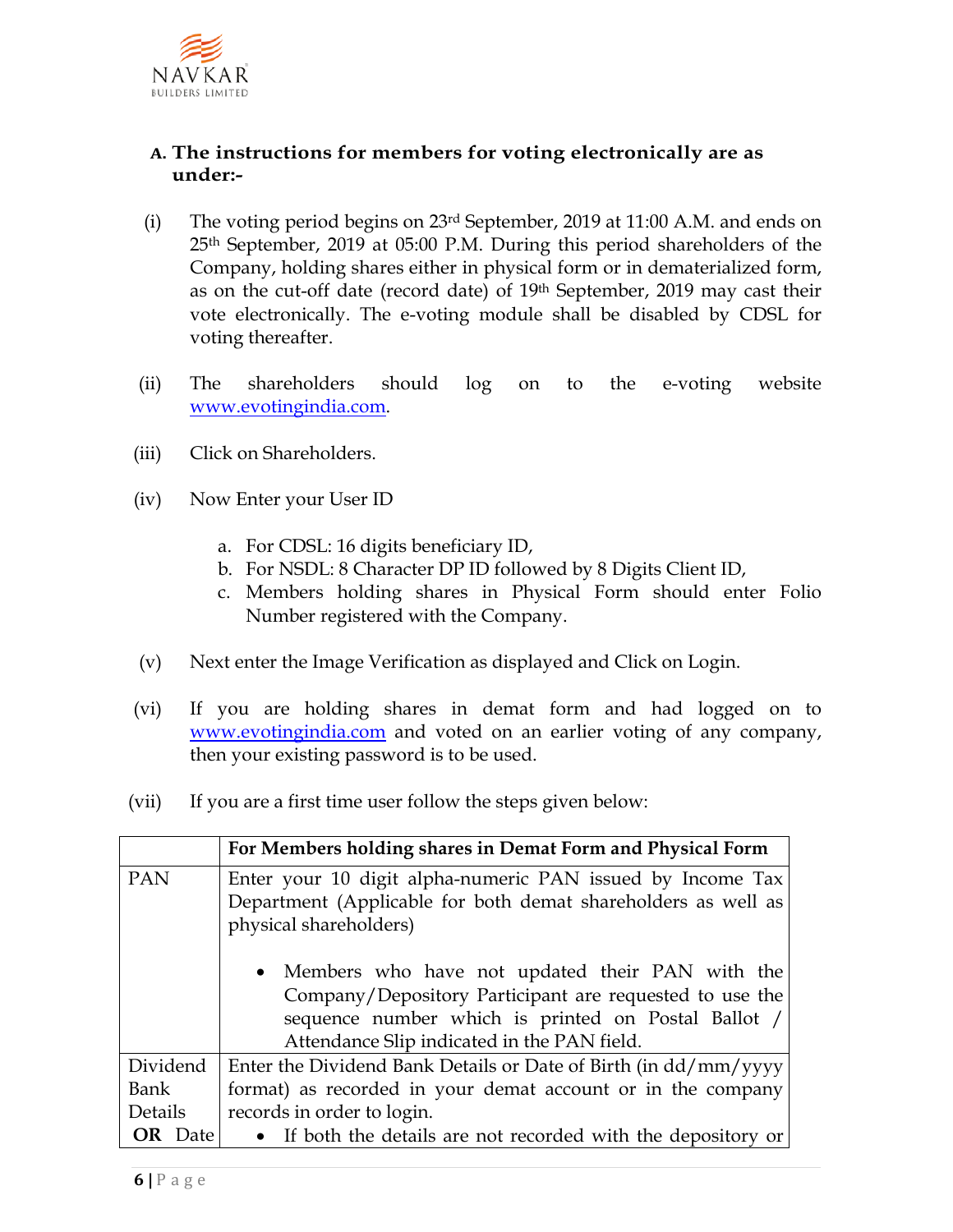

| ∣ of  | Birth I | company please enter the member id $/$ folio number in the    |
|-------|---------|---------------------------------------------------------------|
| (DOB) |         | Dividend Bank details field as mentioned in instruction (iv). |

- (viii) After entering these details appropriately, click on "SUBMIT" tab.
	- (ix) Members holding shares in physical form will then directly reach the Company selection screen. However, members holding shares in demat form will now reach 'Password Creation' menu wherein they are required to mandatorily enter their login password in the new password field. Kindly note that this password is to be also used by the demat holders for voting for resolutions of any other company on which they are eligible to vote, provided that company opts for e-voting through CDSL platform. It is strongly recommended not to share your password with any other person and take utmost care to keep your password confidential.
	- (x) For Members holding shares in physical form, the details can be used only for e-voting on the resolutions contained in this Notice.
	- (xi) Click on the EVSN for the relevant <Company Name> on which you choose to vote.
- (xii) On the voting page, you will see "RESOLUTION DESCRIPTION" and against the same the option "YES/NO" for voting. Select the option YES or NO as desired. The option YES implies that you assent to the Resolution and option NO implies that you dissent to the Resolution.
- (xiii) Click on the "RESOLUTIONS FILE LINK" if you wish to view the entire Resolution details.
- (xiv) After selecting the resolution you have decided to vote on, click on "SUBMIT". A confirmation box will be displayed. If you wish to confirm your vote, click on "OK", else to change your vote, click on "CANCEL" and accordingly modify your vote.
- (xv) Once you "CONFIRM" your vote on the resolution, you will not be allowed to modify your vote.
- (xvi) You can also take a print of the votes cast by clicking on "Click here to print" option on the Voting page.
- (xvii) If a demat account holder has forgotten the login password then Enter the User ID and the image verification code and click on Forgot Password  $\&$ enter the details as prompted by the system.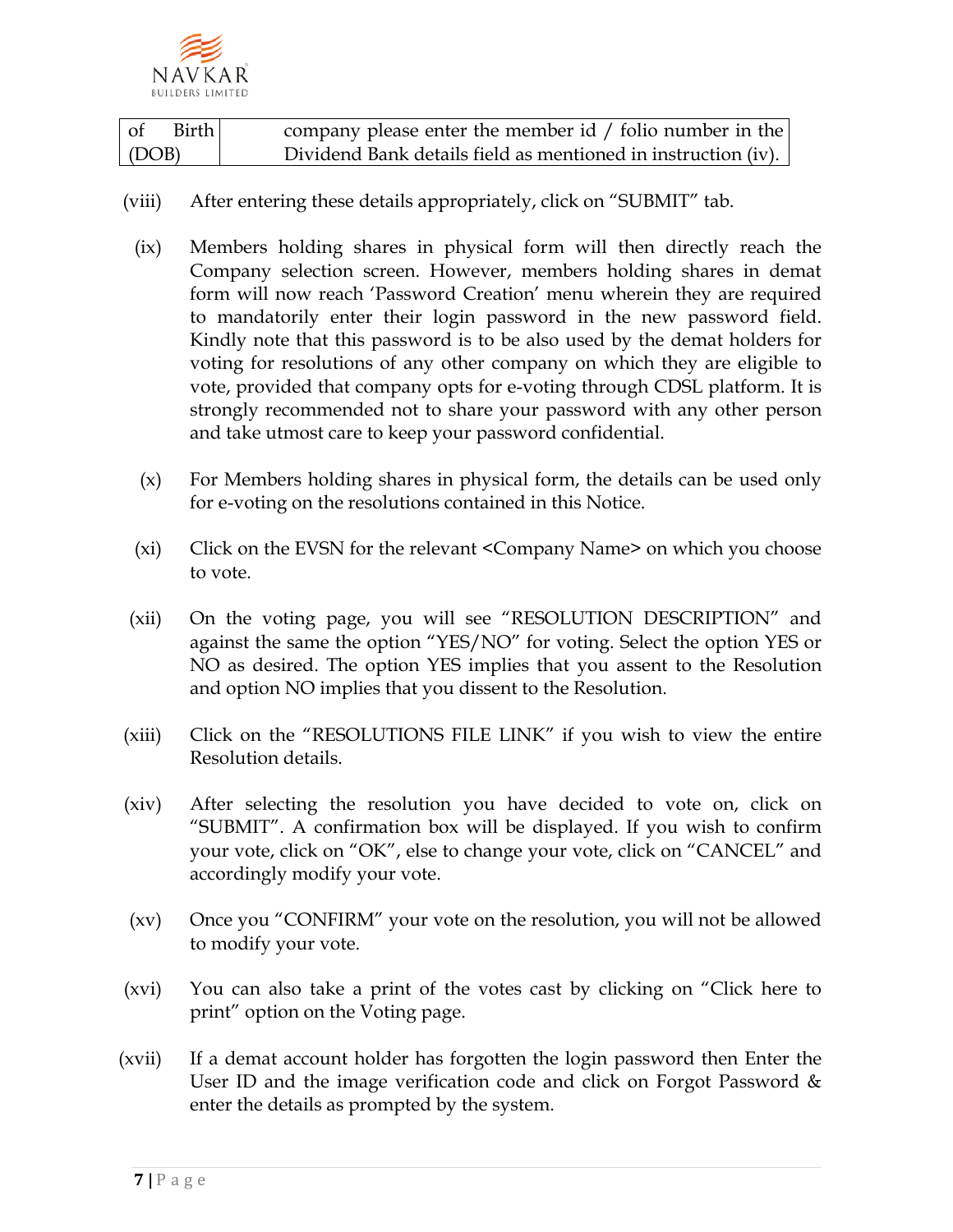

### (xviii) **Shareholders can also cast their vote using CDSL's mobile app m-Voting available for all mobile users. Please follow the instructions as prompted by the mobile app while voting on your mobile.**

#### (xix) **Note for Non – Individual Shareholders and Custodians**

- Non-Individual shareholders (i.e. other than Individuals, HUF, NRI etc.) and Custodian are required to log on to [www.evotingindia.com](http://www.evotingindia.com/) and register themselves as Corporates.
- A scanned copy of the Registration Form bearing the stamp and sign of the entity should be emailed to [helpdesk.evoting@cdslindia.com.](mailto:helpdesk.evoting@cdslindia.com)
- After receiving the login details a Compliance User should be created using the admin login and password. The Compliance User would be able to link the account(s) for which they wish to vote on.
- The list of accounts linked in the login should be mailed to helpdesk.evoting@cdslindia.com and on approval of the accounts they would be able to cast their vote.
- A scanned copy of the Board Resolution and Power of Attorney (POA) which they have issued in favour of the Custodian, if any, should be uploaded in PDF format in the system for the scrutinizer to verify the same.

**In case you have any queries or issues regarding e-voting, you may refer the Frequently Asked Questions ("FAQs") and e-voting manual available at [www.evotingindia.com,](http://www.evotingindia.com/) under help section or write an email to [helpdesk.evoting@cdslindia.com](mailto:helpdesk.evoting@cdslindia.com)**

- B. The voting rights of the members shall be in proportion to their shares of the paid up equity share capital of the Company as on the cut-off date of 19th September, 2019.
- C. A copy of this notice has been/ shall be placed on the website of the Company and the website of CDSL.
- D. Ms. Rupal Patel, Practicing Company Secretary (Membership No. FCS 6275) has been appointed as the Scrutinizer to scrutinize the voting and remote e-voting process in a fair and transparent manner.
- E. The Scrutinizer shall, immediately after the conclusion of voting at the general meeting, first count the votes cast at the meeting, thereafter unblock the votes cast through remote e-voting in the presence of at least two witnesses not in the employment of the company and make not later than three days of conclusion of the meeting, a consolidated Scrutinizer's Report of the total votes cast in favour or against, if any, to the Chairman of the Company or a person authorized by him in writing who shall countersign the same.
- F. In terms of Regulation 44 of SEBI (Listing Obligations and Disclosure Requirements) Regulations, 2015, in order to enable its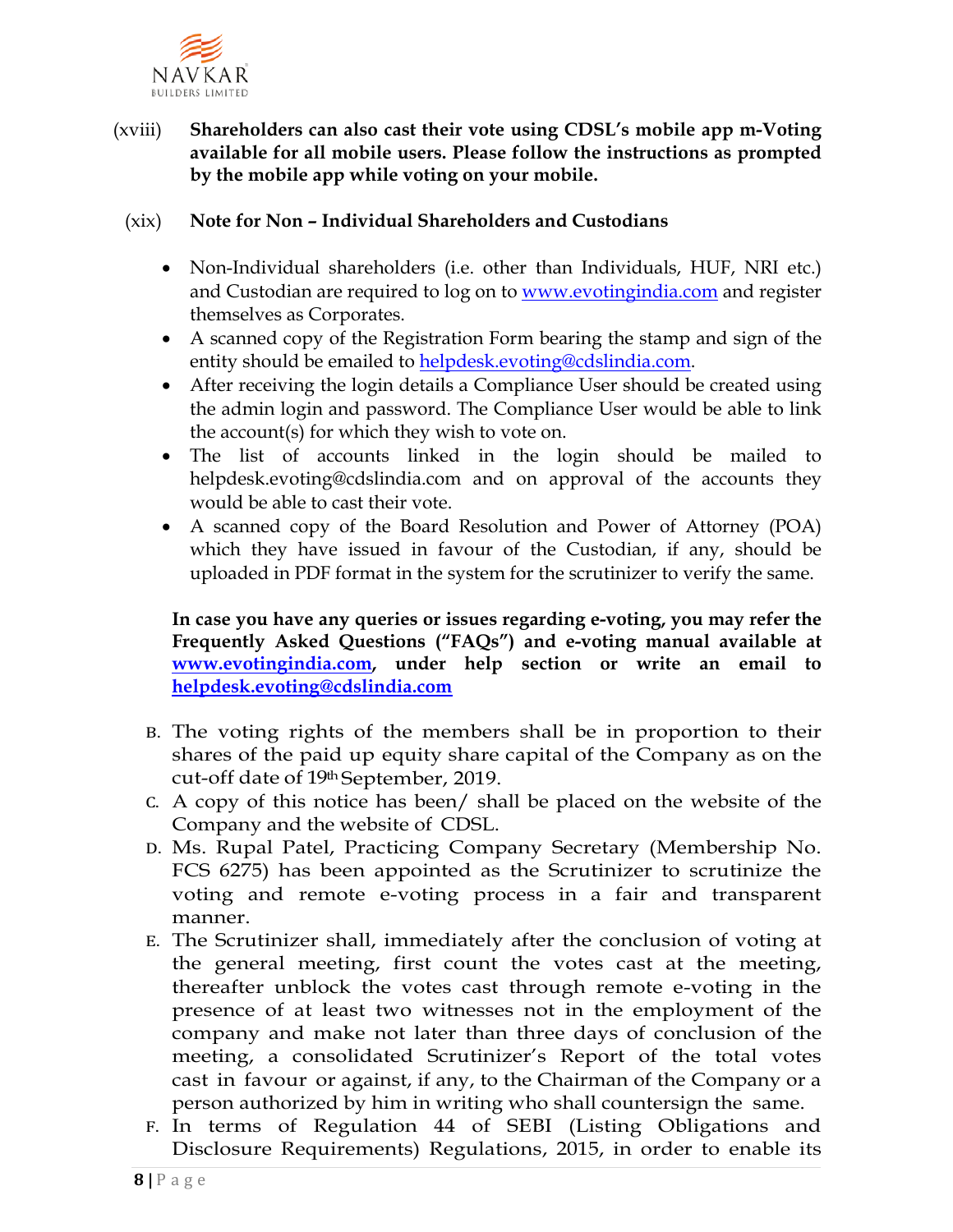

members, who do not have access to e-voting facility, to send their assent or dissent in writing in respect of the resolutions as set out in this Notice, a Ballot Form is sent along with this Notice. A member desiring to exercise vote by Ballot shall complete the said Ballot Form with assent (for) or dissent (against) and send it to Mrs. Rupal Patel, Scrutinizer, having office address at 303, Prasad Apt., Opp. Jain Derasar, S.M. Road, Nehrunagar Cross Road, Ahmedabad-380015, Tel. No: 079-26420603, E-mail: [roopalcs2001@gmail.com s](mailto:roopalcs2001@gmail.com)o as to reach her on or before 25th September, 2019 by 5.00 p.m. Any Ballot Form received after the said date and time shall be treated as if the reply from the Members has not been received.

- G. The facility for voting through ballot shall also be made available at the meeting and members attending the meeting who have not already cast their vote by remote e- voting/ ballot shall be able to exercise their voting right at the meeting.
- H. The members who have casted their votes by remote e-voting prior to the meeting may also attend the meeting but shall not be entitled to cast their vote again.
- I. The Results shall be declared on or after the Annual General Meeting of the Company. The Results declared along with the Scrutinizer's Report shall be placed on the Company's website [www.navkarbuilders.com](http://www.navkarbuilders.com/) within 48 (Forty Eight) hours of conclusion of the annual general meeting and will be communicated to BSE Limited, who are required to place them on their website. The same shall also be placed on the website of CDSL.
- **10.**The Register of Directors' and Key Managerial Personnel and their shareholding maintained under Section 170 of the Companies Act, 2013, the Register of contracts or arrangements in which the Directors are interested under Section 189 of the Companies Act, 2013, will be available for inspection at the AGM.
- **11.**Members holding shares in demat form are hereby informed that bank particulars registered with their respective Depository Participant(s), with whom they maintain their demat accounts; will be used by the Company for payment of dividend. The Company or its Registrar cannot act on any request received directly from the Members holding shares in demat form for any change in bank particulars. Members holding shares in demat form are requested to intimate any change in their address and / or bank mandate to their Depository Participants immediately.
- **12.** Corporate members intending to send their authorized representative to attend the meeting pursuant to the section 113 of the Companies Act, 2013 are requested to send to the company a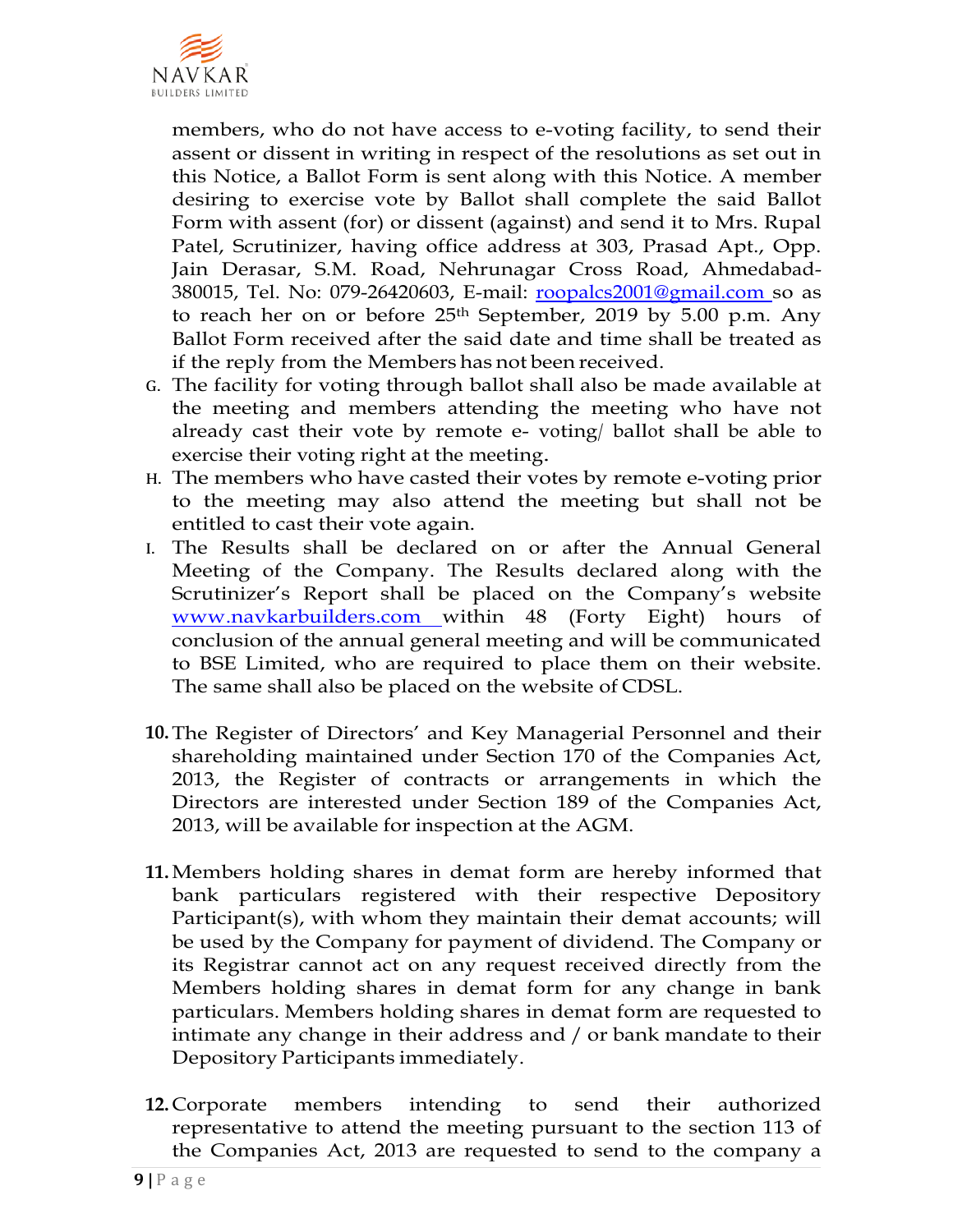

certified true copy of the relevant board resolution together with their respective specimen signatures authorizing their representative(s) to attend and vote on their behalf at the meeting.

- **13.**Members holding shares in physical form are requested to intimate any change of address and / or bank mandate to MCS Share Transfer Agent Limited - Registrar and Share Transfer agent of the Company immediately.
- **14.**Members are requested to note that the company does not have any amount which required to be transferred to the Investor Education and Protection Fund (IEPF).
- **15.**The Securities and Exchange Board of India has mandated submission of Permanent Account Number (PAN) by every participant in securities market. Members holding shares in demat form are, therefore, requested to submit PAN details to the Depository Participants with whom they have demat accounts. Members holding shares in physical form can submit their PAN details to MCS Share Transfer Agent Limited, Ahmedabad, Registrar and Share Transfer agent of the Company.
- **16.** For convenience of the Members and proper conduct of the meeting, entry to the meeting venue will be regulated by Attendance Slip. Members are requested to sign at the place provided on the Attendance Slip and hand it over at the registration counter.
- **17.**Members desiring any information relating to the accounts are requested to write to the Company well in advance so as to enable the management to keep the information ready.

### **By Order of the Board of Directors For Navkar Builders Limited**

**Place :Ahmedabad Date : 21/08/2019**

> **Sd/- Dakshesh Shah Managing Director DIN: 00561666**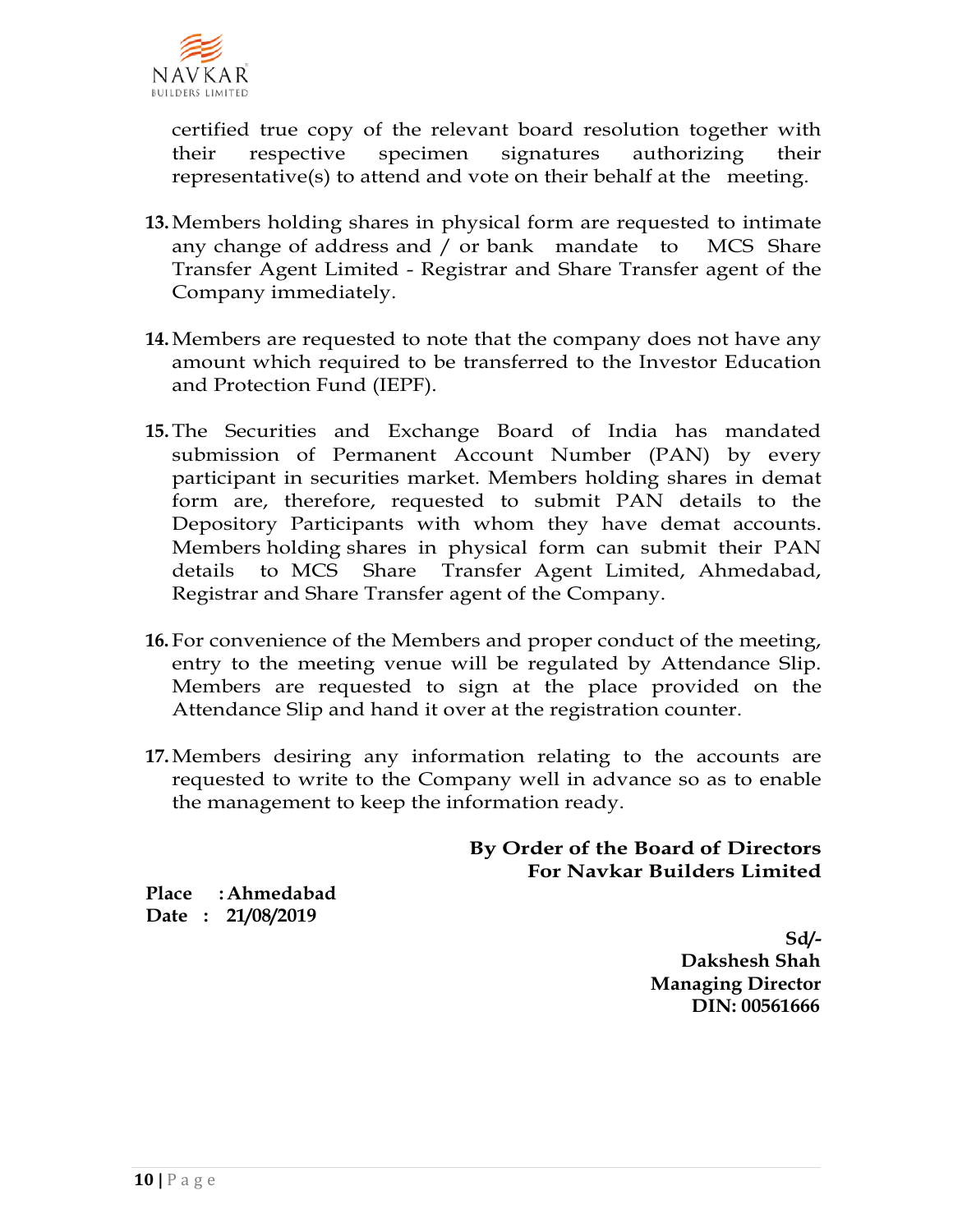

# **ANNEXURE TO THE NOTICE**

### **EXPLANATORY STATMENT PURSUANT TO SECTION 102 OF THE COMPANIES ACT, 2013**

#### **Item No. 3**

## **Details of Director seeking reappointment at Annual General Meeting:**

| Name                                                     | Mr. Harsh Ketan Rukhana |
|----------------------------------------------------------|-------------------------|
| Date of Birth                                            | 30/11/1988              |
| Directorship in other<br><b>Public Limited Companies</b> | <b>Nil</b>              |
| Membership of<br>Committees of other Public              | Nil                     |
| Director of Company since                                | 18/04/2018              |
| No. of Shares Held                                       | 3,84,000                |

#### **ITEM NO. 4**

M/s. S V K & Associates, Chartered Accountants, Ahmedabad have tendered their resignation from the position of Statutory Auditors due to unavoidable circumstances, resulting into a casual vacancy in the office of Statutory Auditors of the company as envisaged by section 139(8) of the Companies Act, 2013 ("Act"). Casual vacancy caused by the resignation of auditors can only be filled up by the Company in general meeting. Board proposed that M/s S. V. Agrawal & Co., Chartered Accountants, Ahmedabad, be appointed as the Statutory Auditors of the Company to fill the casual vacancy caused by the resignation of M/s. B. A. Pavagadhi & Co, Chartered Accountants, Ahmedabad.

M/s. S. V. Agrawal & Co., Chartered Accountants, Ahmedabad, have conveyed their consent to be appointed as the Statutory Auditors of the Company along with a confirmation that, their appointment, if made by the members, would be within the limits prescribed under the Companies Act, 2013.

Accordingly, Ordinary Resolution is submitted to the meeting for the consideration and approval of members.

None of the Directors, Key Managerial Persons or their relatives, in any way, concerned or interested in the said resolution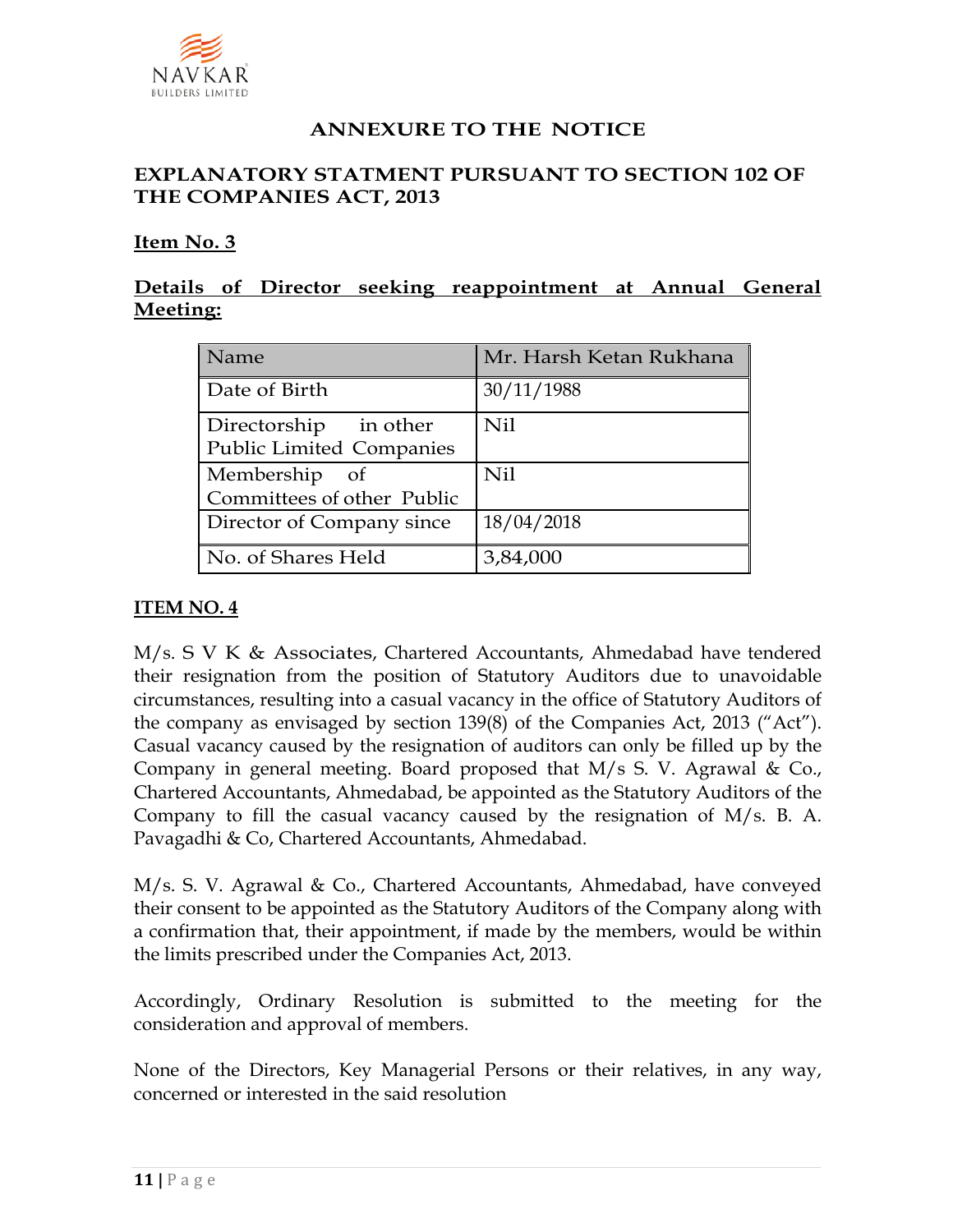

## **ITEM NO. 5**

## **To Regularize the Appointment of Mr. Sarjeevan Singh (DIN: 08258683) as a Non-Executive Independent Director of the Company:**

Mr. Sarjeevan Singh (DIN: 08258683) was appointed as an additional director in the capacity of independent director of the company with effect from 14/11/2018, pursuant to provision of Section 161 read with section 149 of the Companies Act, 2013.

Mr. Sarjeevan Singh, Additional Independent Director of the Company, has given a declaration to the Board that he met the criteria of independence as provided under Section 149(6) of the Act.

In the opinion of the Board, Mr. Sarjeevan Singh fulfilled the conditions specified in the Act and the Rules framed there under for his appointment as an Independent Director and he is independent of the management.

Mr. Sarjeevan Singh is not disqualified from being appointed as Director in terms of Section 164 of the Act and has given consent to act as Director.

In compliance with the provisions of Section 161 and Section 149 read with Schedule IV of the Act, the Regularization of Mr. Sarjeevan Singh as an Independent Director is now being placed before the members for their approval.

The terms and conditions of appointment of the above Director shall be opened for inspection by the members at the registered office of the company during normal business hours on any working day, excluding Saturday.

Brief resume and other details of the Independent Director whose appointment is proposed are provided in the annexure to the Explanatory Statement attached herewith.

Mr. Sarjeevan Singh is deemed to be interested in the resolution set out at Item No. 5 of the Notice with regard to his appointment.

The Board recommends the said resolutions for your approval.

None of the other Directors or any relative of the Directors of the Company or any Key Managerial Personnel or any relatives of Key Managerial Personnel are interested in the said resolution.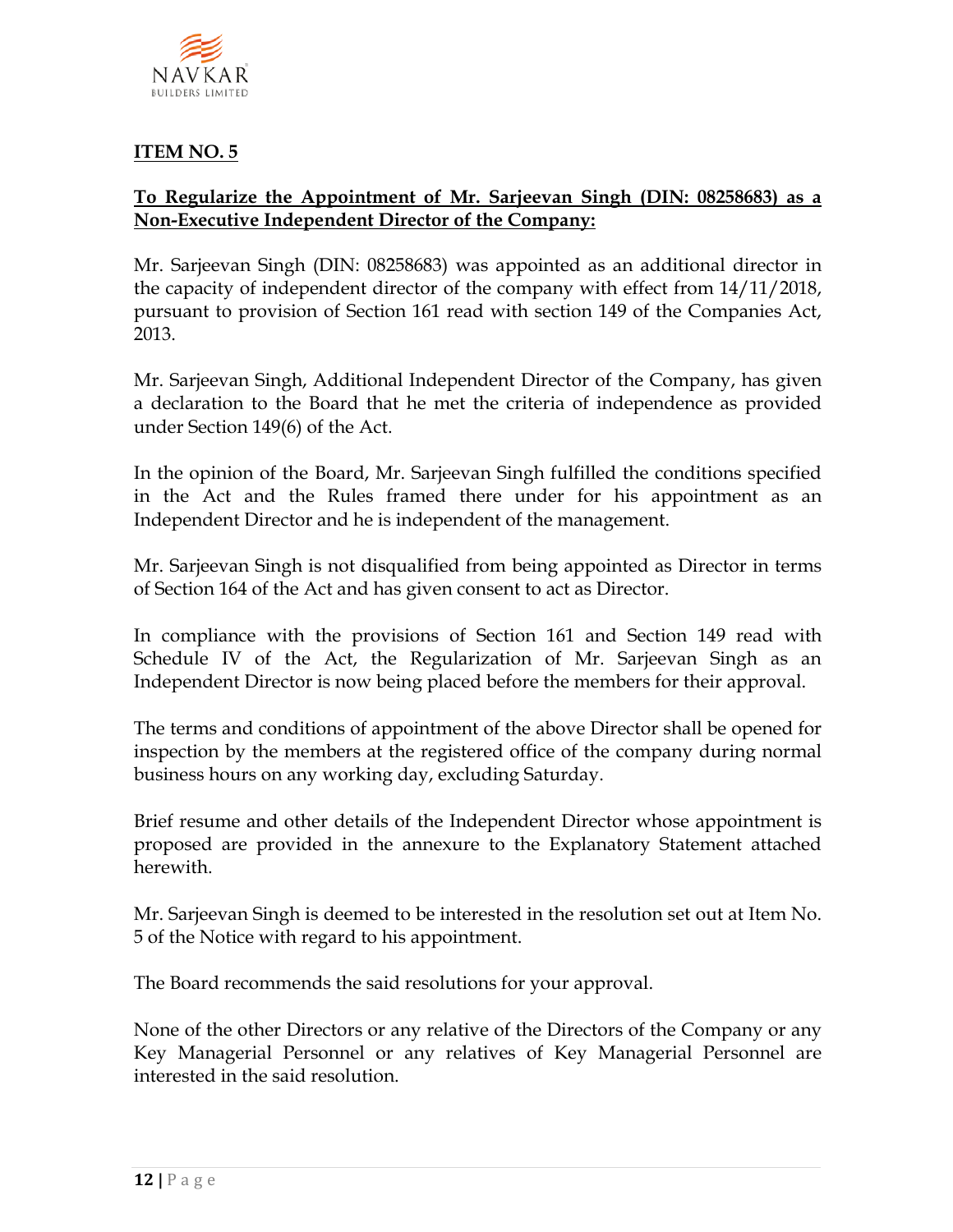

#### **Profile of the Director:**

| Name                                   |  | Mr. Sarjeevan Singh                      |
|----------------------------------------|--|------------------------------------------|
| Date of birth                          |  | 05/08/1984                               |
| Qualification                          |  | <b>HSC</b>                               |
| Expertise                              |  | <b>General and Labour Administration</b> |
| Director of the Company since          |  | 14/11/2018                               |
| Directorship in other public limited : |  | Nil                                      |
| companies                              |  |                                          |
| Membership of Committees of:           |  | Nil                                      |
| other public limited companies         |  |                                          |
| No. of Shares held in the Company      |  | Nil                                      |

#### **ITEM NO. 6**

### **To Regularize the Appointment of Mr. Nileshkumar Patel (DIN: 08316887) as a Non-Executive Independent Director of the Company:**

Mr. Nileshkumar Patel (DIN: 08316887) was appointed as an additional director in the capacity of infdependent director of the company with effect from 14/02/2019, pursuant to provision of Section 161 read with section 149 of the Companies Act, 2013.

Mr. Nileshkumar Patel, Additional Independent Director of the Company, has given a declaration to the Board that he met the criteria of independence as provided under Section 149(6) of the Act.

In the opinion of the Board, Mr. Nileshkumar Patel fulfilled the conditions specified in the Act and the Rules framed there under for his appointment as an Independent Director and he is independent of the management.

Mr. Nileshkumar Patel is not disqualified from being appointed as Director in terms of Section 164 of the Act and has given consent to act as Director.

In compliance with the provisions of Section 161 and Section 149 read with Schedule IV of the Act, the Regularization of Mr. Nileshkumar Patel as an Independent Director is now being placed before the members for their approval.

The terms and conditions of appointment of the above Director shall be opened for inspection by the members at the registered office of the company during normal business hours on any working day, excluding Saturday.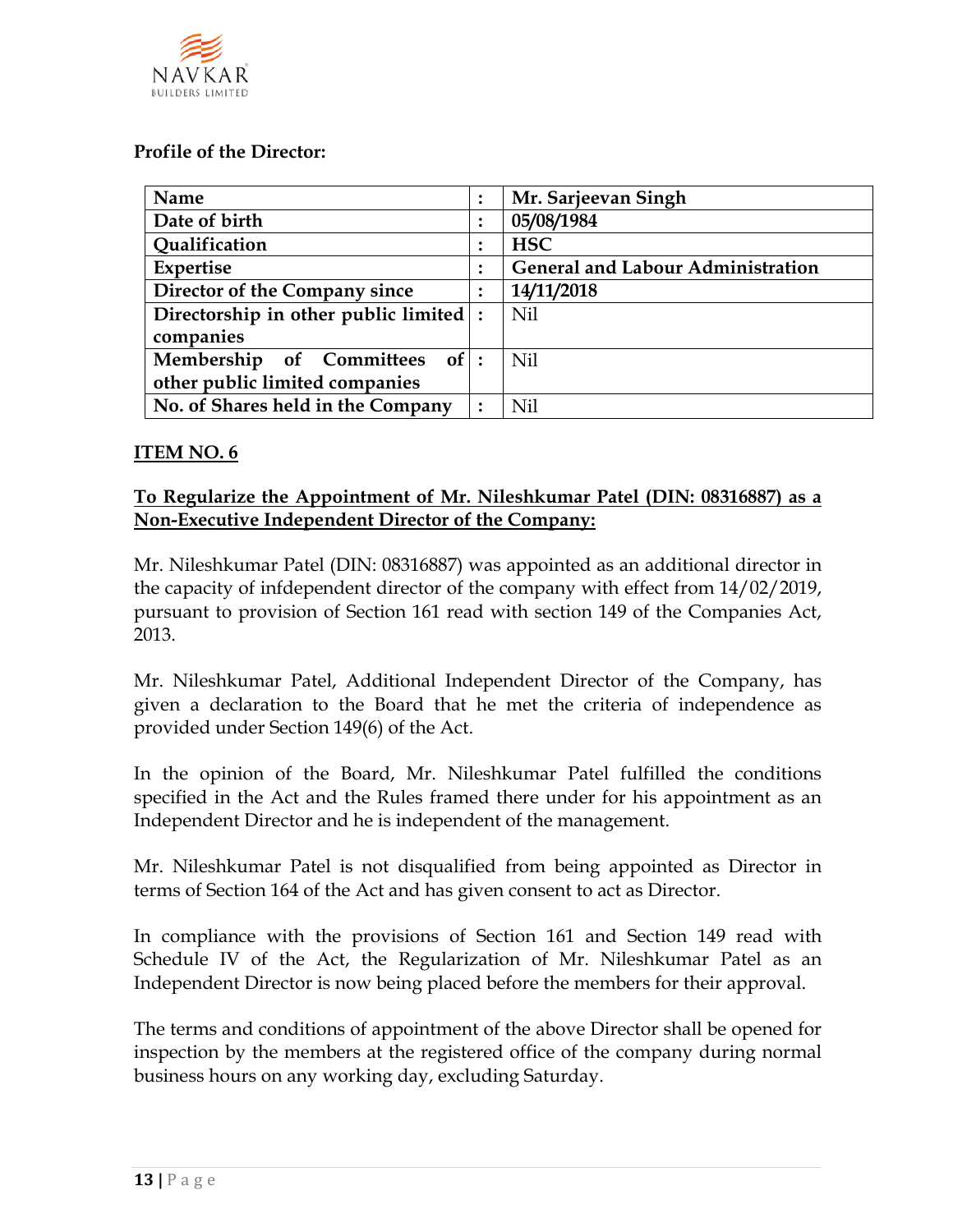

Brief resume and other details of the Independent Director whose appointment is proposed are provided in the annexure to the Explanatory Statement attached herewith.

Mr. Nileshkumar Patel is deemed to be interested in the resolution set out at Item No. 6 of the Notice with regard to his appointment.

The Board recommends the said resolutions for your approval.

None of the other Directors or any relative of the Directors of the Company or any Key Managerial Personnel or any relatives of Key Managerial Personnel are interested in the said resolution.

### **Profile of the Director:**

| Name                                       |  | Mr. Nileshkumar Patel              |
|--------------------------------------------|--|------------------------------------|
| Date of birth                              |  | 01/06/1969                         |
| Qualification                              |  | ITI - Electrnonics Mechanic        |
| Expertise                                  |  | Expert in infrastructure projects. |
| Director of the Company since              |  | 14/02/2019                         |
| Directorship in other public limited $ $ : |  | 2                                  |
| companies                                  |  |                                    |
| Membership of Committees of:               |  | 3                                  |
| other public limited companies             |  |                                    |
| No. of Shares held in the Company          |  | Nil                                |

## **ITEM NO. 7**

## **To Regularize the Appointment of Ms. Bhoomi Shah (DIN:** 08525163**) as a Non-Executive Independent Director of the Company:**

Ms. Bhoomi Shah (DIN: 08525163) was appointed as an additional director in the capacity of Independent Director of the company with effect from 03/08/2019, pursuant to provision of Section 161 of the Companies Act, 2013.

Ms. Bhoomi Shah, Additional Independent Director of the Company, has given a declaration to the Board that she met the criteria of independence as provided under Section 149(6) of the Act.

In the opinion of the Board, Ms. Bhoomi Shah fulfilled the conditions specified in the Act and the Rules framed there under for her appointment as an Independent Director and she is independent of the management.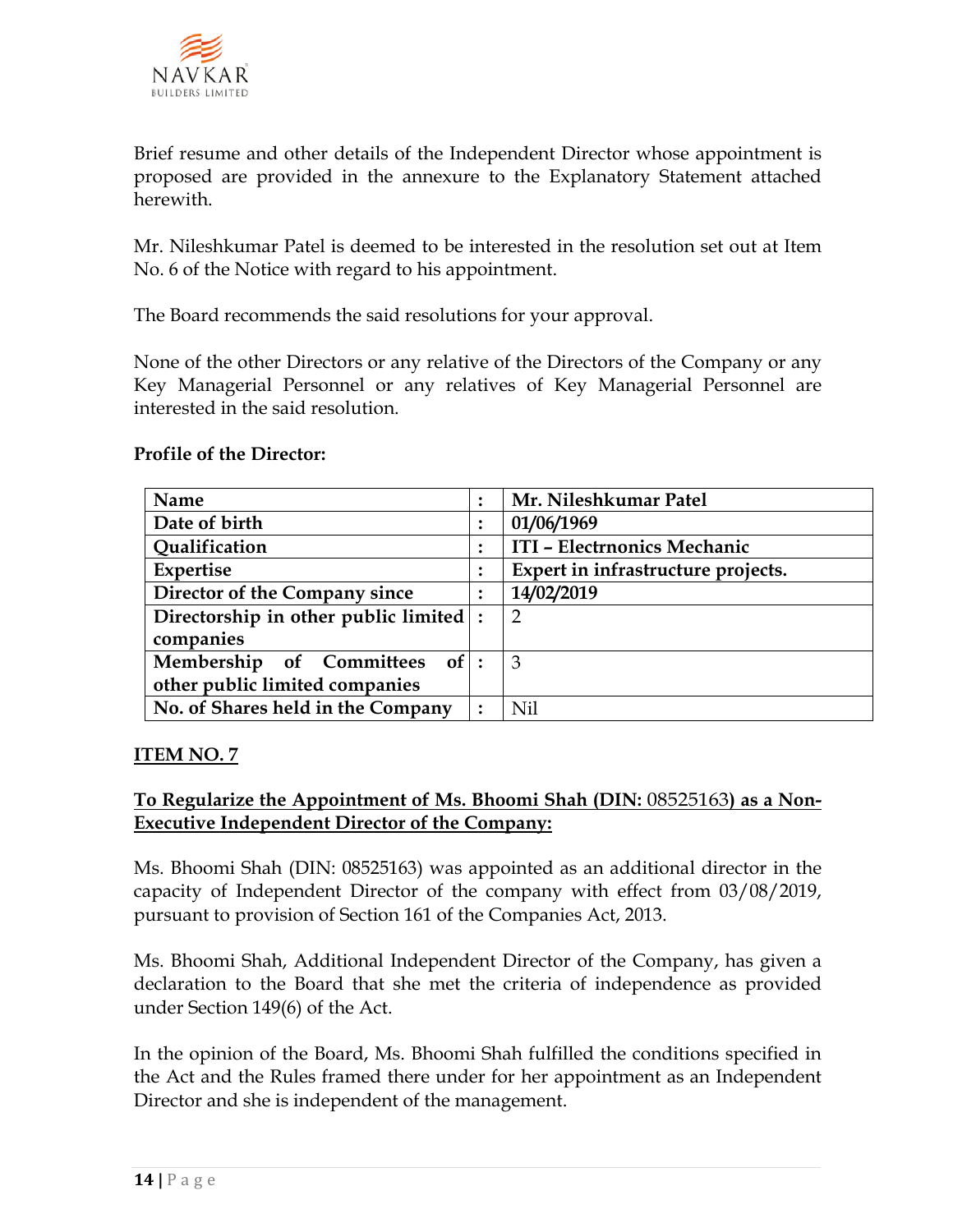

Ms. Bhoomi Shah is not disqualified from being appointed as Director in terms of Section 164 of the Act and has given consent to act as Director.

In compliance with the provisions of Section 161 and Section 149 read with Schedule IV of the Act, the Regularization of Ms. Bhoomi Shah as an Independent Director is now being placed before the members for their approval.

The terms and conditions of appointment of the above Director shall be opened for inspection by the members at the registered office of the company during normal business hours on any working day, excluding Saturday.

Brief resume and other details of the Independent Director whose appointment is proposed are provided in the annexure to the Explanatory Statement attached herewith.

Ms. Bhoomi Shah is deemed to be interested in the resolution set out at Item No. 7 of the Notice with regard to her appointment.

The Board recommends the said resolutions for your approval.

None of the other Directors or any relative of the Directors of the Company or any Key Managerial Personnel or any relatives of Key Managerial Personnel are interested in the said resolution.

#### **Profile of the Director:**

| Name                                   |        | Ms. Bhoomi Shah                  |
|----------------------------------------|--------|----------------------------------|
| Date of birth                          |        | 23/07/1991                       |
| Qualification                          |        | <b>B.E.</b> in Civil Engineering |
| <b>Expertise</b>                       |        | 5 years in Civil Engineering     |
| Director of the Company since          | ٠<br>٠ | 03/08/2019                       |
| Directorship in other public limited : |        | Nil                              |
| companies                              |        |                                  |
| Membership of Committees of:           |        | Nil                              |
| other public limited companies         |        |                                  |
| No. of Shares held in the Company      |        | Nil                              |

# **By Order of the Board of Directors For Navkar Builders Limited**

**Place :Ahmedabad Date : 21/08/2019 Sd/-** 

**Dakshesh Shah Managing Director DIN: 00561666**